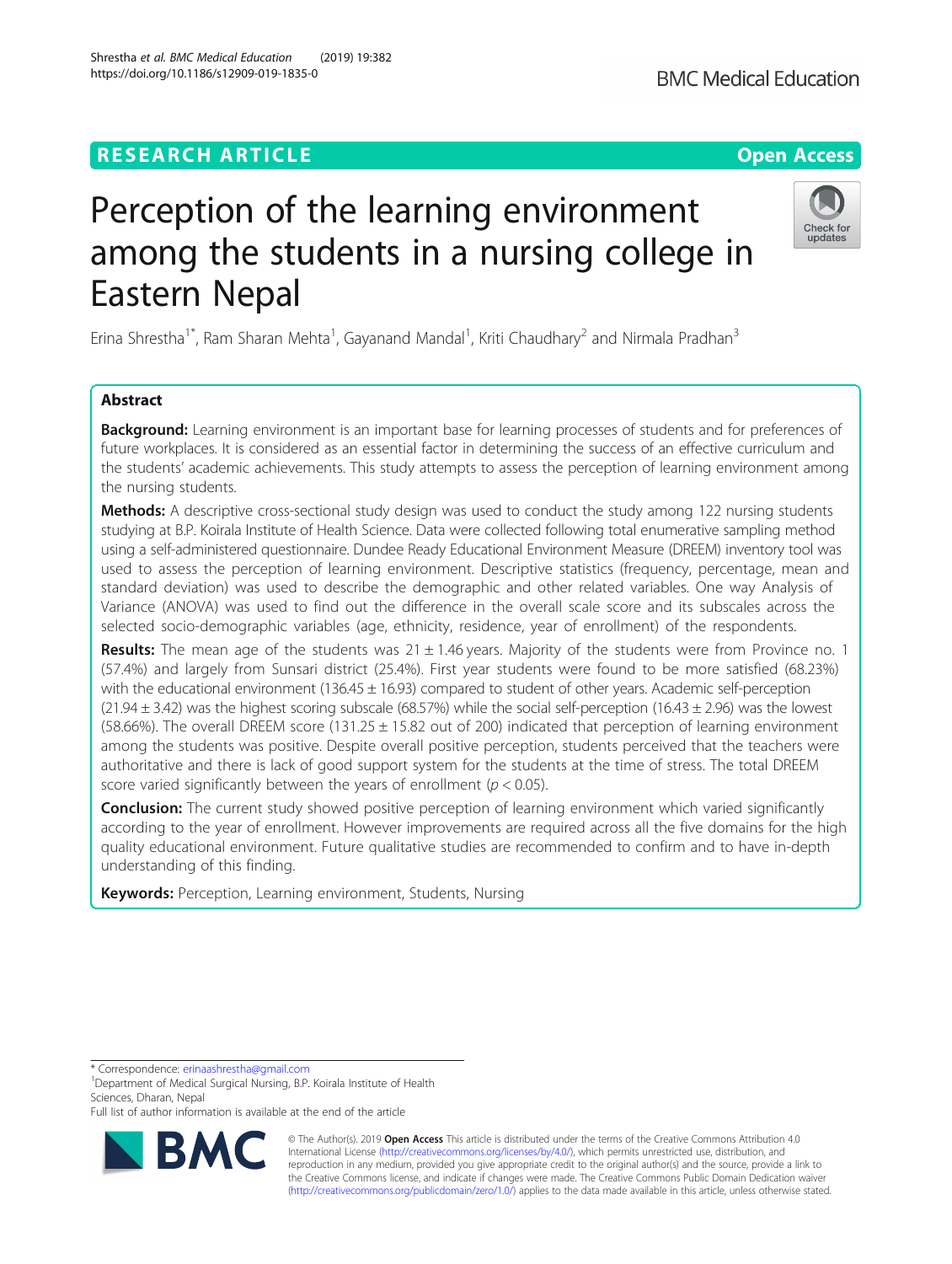# Background

Educational environment is one of the most important factor in determining the success of an effective curriculum and subsequently the students' academic success [[1\]](#page-5-0). The quality of educational climate impacts the quality of the curriculum, teaching and learning consideration and developing student outcomes as practitioners [[2](#page-5-0)]. Bloom described the educational or learning environment concept as "the conditions, external stimuli and forces which may be physical, social, as well as intellectual forces which challenge on the individual and influence students' learning outcomes" [[3\]](#page-6-0).

A good or effective learning environment is not limited to only teacher's good communication skills, knowledge, credibility and preparedness contributing towards teaching excellence. An environment that best prepares the students for their future professional life and contributes towards their personal and psychosomatic development as well as the social well-being is considered as an ideal academic environment [[1](#page-5-0)].

As cited by Sayed and El-Sayed [[4\]](#page-6-0), Jiffry et al. indicated that the major domains encompassed in an educational environment of any health school are self-perception of learning, self-perception of teachers, academic selfperception, self-perception of atmosphere, and social self-perception.

Roff and McAleer have indicated that environment that is competitive, authoritarian, stressful, or threatening may de-motivate students and weaken their interest and commitment for learning process. Environment that is collaborative, collegial, and supportive may enhance greater engagement of nursing students and this may lead to improved preparedness for clinical training [\[4](#page-6-0)].

Previous study showed that students' perception of their current learning environment is even a stronger predictor of learning outcomes at a university than their prior achievements at school [\[5](#page-6-0)]. Mayya & Roff [[6\]](#page-6-0) had found significant differences in the students' perceptions of learning environment between academic achievers and under- achievers.

It is evident from recent literatures that the educational environment encountered by students has a significant impact on their behavior, satisfaction with the course of study, perceived well- being, aspirations and academic achievement [[7,](#page-6-0) [8\]](#page-6-0).

Studying the learning environment is important in improving the quality of an educational program [\[3](#page-6-0)]. The most used and accessible way of examining the educational environment is to evaluate the students' perception of that environment [\[9](#page-6-0)].

Systematic review conducted by Miles et al. [[8\]](#page-6-0) showed that perception of the learning environment using Dundee Ready Educational Environment Measure (DREEM) has been conducted in at least 20 countries around the world. However these studies are predominantly conducted among the medical undergraduate students. Study in this regard in developing countries such as Nepal is limited, especially among nursing students.

Many methods have been tried to obtain such a reading and these include questionnaire tools, focus group studies, student feedback etc. Among them, the DREEM questionnaire is said to be one of the widely used and more specific tools in relation to assessing educational environment, especially in relation to medical education. DREEM has been validated as a universal diagnostic inventory for assessing the quality of educational environment [\[4](#page-6-0), [5,](#page-6-0) [8](#page-6-0)].

Apart from this, the findings from the DREEM have been found to be consistent with qualitative information attained via interviews [[10](#page-6-0)]. Secondly even though the DREEM have been used mainly for medical students, it was constructed by a panel of faculty from not only the medicals schools but also the other health professions and items were constructed based on their perceptions of learning climates conducive to education in the health profession, not just medicine [\[8](#page-6-0)].

# **Methods**

The main objective of the study was to assess the perception of learning environment among the nursing students and to find out the difference in the overall score of perception of learning environment and its subscales across the selected variables.

## Study design and setting

A descriptive cross-sectional design was employed for this study. The study was carried out among the B.Sc. Nursing students studying at B.P. Koirala Institute of Health Science (BPKIHS), tertiary level medical university in eastern Nepal.

# **Participants**

Required sample for this study was estimated using the formula,  $n = z^2 \sigma^2 / d^2$ . Considering the study conducted by Kohli and Dhaliwal  $[11]$ , where, Mean = 101.13, Standard deviation, SD  $(\sigma) = 21.14$ , Absolute precision (d) = 4.04 (4% of mean)  $Z_{5%}$  = 1.96 and adding 10% for nonresponse, the final sample size was 115. The total students currently enrolled in the program were 128; hence all the students were enrolled in the study following the total enumerative sampling method. Students who were currently enrolled in the B.Sc. Nursing program present at the time of data collection and who gave consent were included in the study.

# Instrument

Data were collected using a self-administered questionnaire based on the objectives of the research which consisted of two sections: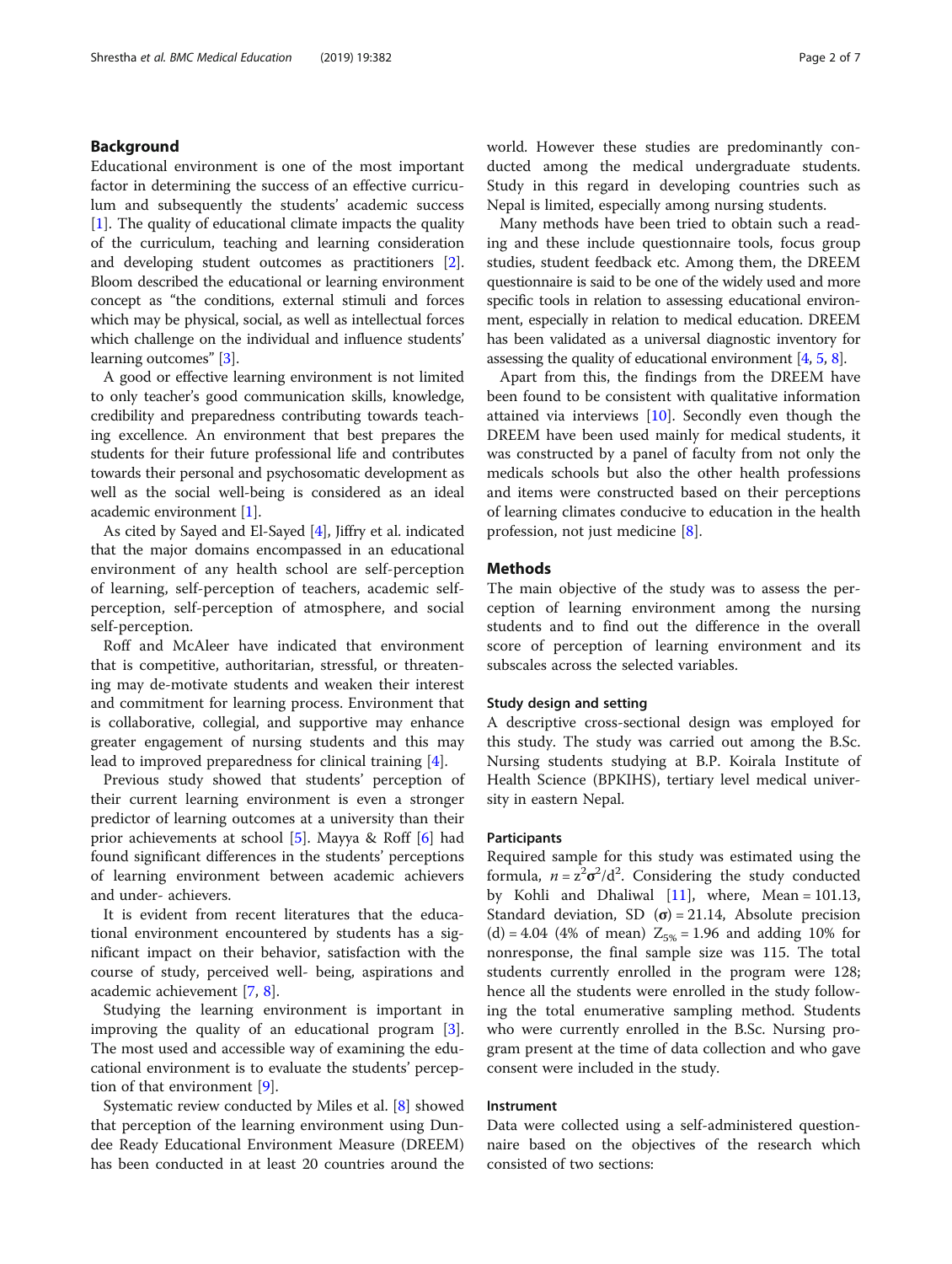Section A: socio-demographic characteristics of the students (age, ethnicity, residence and year of enrollment). Section B: items related to perception of learning environment based on Dundee Ready Education Environment Measure (DREEM).

DREEM is an internationally validated, non-culturally specific inventory. It includes 50 items with five point Likert scale (0–4). These items are categorized in five sub scales as Student's Perception of Learning (12 items), Student's Perception of Teachers (11 items), Student's Academic Self Perception (8 items), Student's Perception of Atmosphere (12 items), Student's Social Self Perception (7 items). There are nine negative items (items 4, 8, 9, 17, 25, 35, 39, 48, and 50), for which correction is made by reversing the scores; thus after correction, higher scores indicate disagreement with that item. Each individual item with a mean score of  $\geq 3.5$  are true positive points; those with a mean of  $\leq 2$  are problem areas; scores in between these two limits indicate aspects of the environment that could be enhanced. The maximum global score for the questionnaire is 200 which is interpreted as follows: 0–  $50 = \text{very poor}, 51 - 100 = \text{many problems}, 101 - 150 = \text{more}$ positive than negative,  $151-200 =$  excellent [\[8](#page-6-0),  $11-14$  $11-14$  $11-14$ ]. The alpha coefficient of the tool for this study was 0.86 which indicates adequate reliability for measurement.

The research instrument was pretested to identify any ambiguities in the questionnaire. It was performed by taking 10% of the sample size i.e. 12 meeting the inclusion criteria in a different nursing college and those samples were not included in the main study.

## Ethical consideration

Ethical clearance was obtained from the Institutional Review Committee (IRC) BPKIHS and approval letter was provided by the research Committee, BPKIHS. Permission from the concerned authority was obtained to conduct the study. Permission was obtained for the use of DREEM inventory. Written informed consent was obtained from respondents prior to the data collection.

# Data collection

English version of the DREEM questionnaire was used. The questionnaire was distributed to students of each year separately at the end of the year in a leisure class. Before the questionnaire was distributed the students were briefed about the purpose of the study, data collection procedure and the meaning of some terms such as authoritarian, ridicule, factual learning which were found difficult by the students during pretesting. Researcher was present during the data collection and precautions were taken to ensure that the students didn't copy answer from their friends' questionnaires. Around 30 min was taken by each participant to complete the

questionnaire. Total 122 students were present at the time of data collection who completed the questionnaire which were analyzed.

# Statistical analysis

The data were collected, coded, checked for completeness and entered in Microsoft EXCEL 2007 and transformed in SPSS (Statistical Package for Social Sciences) PC 11.5.0 version. Descriptive statistics (frequency, percentage, mean and standard deviation) was used to describe the demographic and other related variables. One way Analysis of Variance (ANOVA) was used to find out the difference in the score of the perception of learning environment and its subscales across the selected socio-demographic variables (age, ethnicity, residence and year of enrollment).

# Results

Around two-third (66.39%) of the respondents belonged to the age group 20–22 years. The age of the respondents ranged from 18 to 25 years with the mean age of 21 years±1.46. Around one fourth of the respondents were Brahmin (26.2%) and Mongolian (25.4%) each. Out of total students from first to fourth year, only around one fifth (19.7%) of the respondents were from second year. Students from all over Nepal were currently studying in the B.Sc. nursing program. More than half (57.4%) of the respondents were from Province no. 1. Around one fourth (25.4%) of the respondents were from Sunsari district. Almost half (47.6%) of the respondents were from the other 28 districts altogether. As BPKIHS is located in Sunsari district of Province no. 1, the students near to this area may be more interested in studying here.

The overall score for perception of learning environment was  $131.25 \pm 15.82$  (65.62% of maximum score). Among the five subscales, Student's Academic selfperception was the highest scoring subscale (68.57%) with the mean score of  $21.94 \pm 3.42$  while the social selfperception was the lowest (58.66%) with the mean score of 16.43 ± 2.96. Subscales means and standard deviation along with percentage are depicted in Table [3](#page-4-0).

On individual item analysis, the mean of individual items revealed that ten items scored three or more than three which indicated the positive aspect. However none of the items scored more than 3.5. Scores of six items were below two. The mean scores of the majority of the items were between two and three.

Significant differences were found between the years of enrollment for the overall perception of the learning environment ( $p < 0.05$ ). The score for subscale student's perception of teachers also varied significantly between the years of enrollment ( $p < 0.05$ ). There was no significant difference in the score of the perception of the learning across the other selected variables. The details of the result are depicted in the Tables [1,](#page-3-0) [2,](#page-4-0) [3](#page-4-0) and [4](#page-5-0).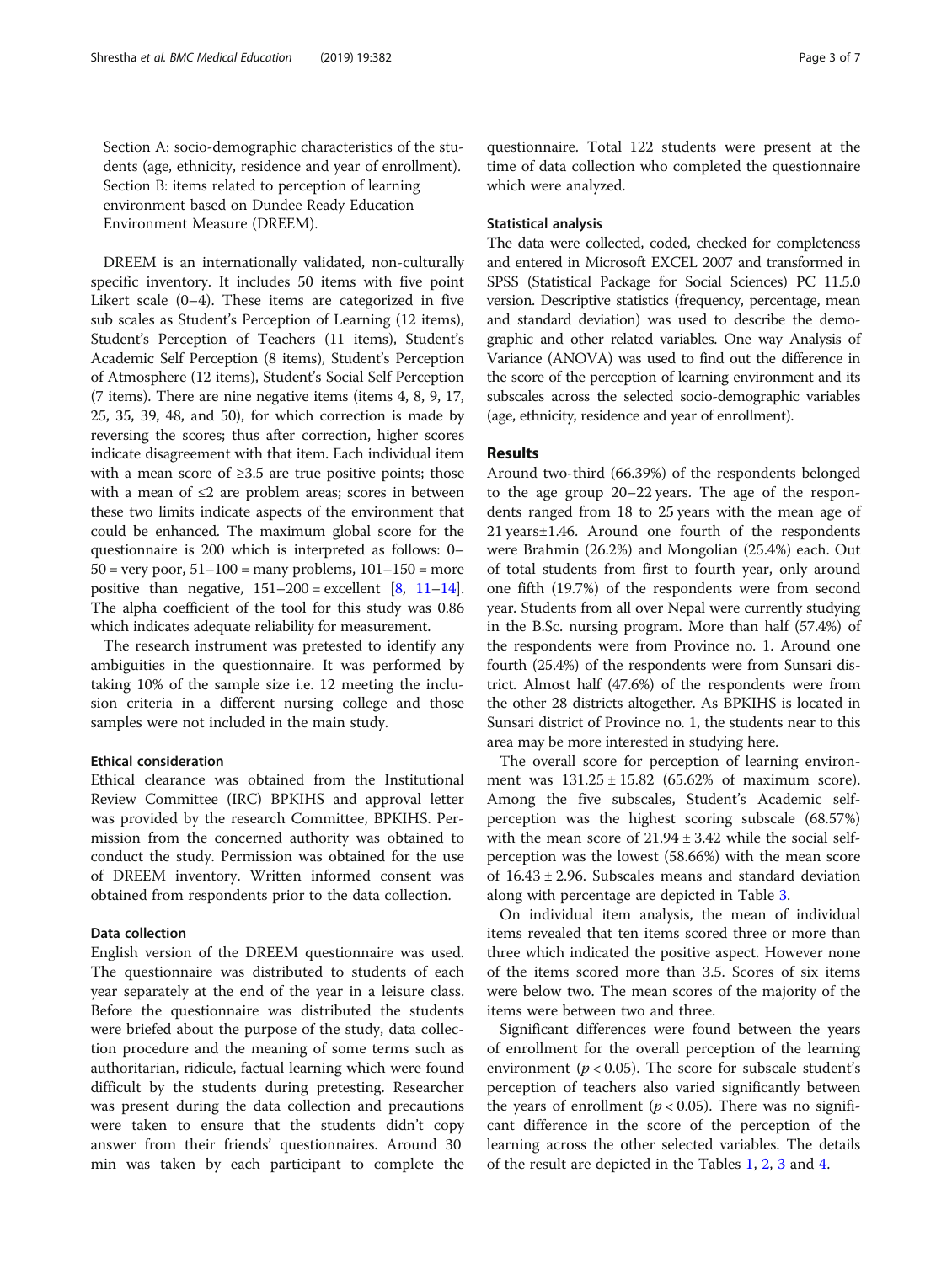Pakistan [\[21\]](#page-6-0), Malaysia [\[22\]](#page-6-0), Saudi Arabia [\[23](#page-6-0)], Iran [\[24](#page-6-0)], Egypt  $[25]$ , Australia  $[15]$  $[15]$ , Brazil  $[26]$  $[26]$ , Sweden  $[14]$  $[14]$  and the findings from those studies were in agreement with that of the current study.

In contrast to the present finding, a study conducted in Egypt [[7\]](#page-6-0) among the nursing students showed poor perception towards their learning environment. Contrast result to the present finding was also seen in study conducted by Al-Ayed [[27\]](#page-6-0) in a medical college in Riyadh with the overall DREEM score of 89.9. Studies conducted by Aghamolaei [\[28](#page-6-0)] and Taheri [\[2\]](#page-5-0) in medical schools of Iran also reported potential problems with the total DREEM score of 99.6, 98 respectively. However no studies were found by the researcher in which the perception of the learning environment was excellent. Variation in population and setting studied might be the reason for variation in score.

In the present study, the interpretation of each five subscales of DREEM revealed a perception which was directed more towards the positive side. Similar finding was seen in the study conducted by Said [[3\]](#page-6-0), Sayed [\[4](#page-6-0)], Mayya [[6](#page-6-0)], Farajpour [\[9](#page-6-0)], Bakshi [\[24](#page-6-0)] and Sajid [[29\]](#page-6-0).

On individual item analysis ten items scored three or more than three which indicated the positive aspect. The students perceived that there are opportunities to develop their interpersonal skills, the teachers are knowledgeable and good at providing feedback, the teaching helped to develop their competence and confidence. The students are confident about passing the exam. They have good friends and are comfortable socially. These all findings revealed the liberal atmosphere present in the institution.

According to Mayya and Roff [[6\]](#page-6-0), items scoring more than 3.5 are the excellent areas. However in the present study none of the items scored more than 3.5 which indicated that there were no particularly excellent areas and lot of areas needed improvement. This finding is consistent with the findings of the study conducted by Abussad [\[30](#page-6-0)].

Six items scored two or less than two. These low scores are the areas of concern. The student identified that increased tiredness and stress to enjoy the course, lack of good stress support system, factual learning and authoritarian teachers as significant problems. The impression that the teachers are authoritarian and emphasized on factual learning has also been shown by other studies conducted in India [\[1](#page-5-0)] and Iran [\[5](#page-6-0)]. Perceived lack of good support system is also seen in a study conducted in Iran by Aghamolaei [[28](#page-6-0)] and Imanipour [\[17\]](#page-6-0). For a positive academic environment, the overall well-being of the students' needs to be taken into consideration in terms of workload maintaining a balance between the academic activities and the recreation time  $[1]$  so that they can enjoy the course. The findings from the present study indicate

<span id="page-3-0"></span>Table 1 Socio-demographic Characteristics of the Respondents  $(n = 122)$ 

| Characteristics                             | Category              |                | Frequency Percentage (%) |
|---------------------------------------------|-----------------------|----------------|--------------------------|
| Age (completed years)                       | $\leq$ 19             | 19             | 15.57                    |
|                                             | $20 - 22$             | 81             | 66.39                    |
|                                             | > 22                  | 22             | 18.04                    |
| Mean $\pm$ SD: 21 $\pm$ 1.46, Range (18-25) |                       |                |                          |
| Ethnicity                                   | <b>Brahmin</b>        | 32             | 26.2                     |
|                                             | Chhetri               | 18             | 14.8                     |
|                                             | Newar                 | 10             | 8.2                      |
|                                             | Mongolian             | 31             | 25.4                     |
|                                             | Terai origin          | 23             | 18.9                     |
|                                             | Others                | 8              | 6.6                      |
| Class                                       | First Year            | 40             | 32.8                     |
|                                             | Second Year           | 24             | 19.7                     |
|                                             | Third Year            | 30             | 24.6                     |
|                                             | Fourth Year           | 28             | 23.0                     |
| Residence (Province)                        | $\mathbf{1}$          | 70             | 57.4                     |
|                                             | $\overline{2}$        | 23             | 18.9                     |
|                                             | 3                     | 12             | 9.8                      |
|                                             | $\overline{4}$        | 9              | 7.4                      |
|                                             | 5                     | $\overline{4}$ | 3.3                      |
|                                             | 6                     | 1              | 0.8                      |
|                                             | $\overline{7}$        | 3              | 2.5                      |
| Residence (District)                        | Sunsari               | 31             | 25.4                     |
|                                             | Morang                | 21             | 17.2                     |
|                                             | Jhapa                 | 12             | 9.8                      |
|                                             | Others (28 districts) | 58             | 47.6                     |

## **Discussion**

The overall DREEM mean score obtained in this study indicated that the student's perception of learning environment was positive. Though this score highlighted the student centered approach followed in the nursing program, improvements are needed to have a positive impact on the student's achievement, satisfaction and success  $[15]$  $[15]$  $[15]$ . Study conducted by Roff et al.  $[12]$  $[12]$  in Nepalese Health Profession Institution showed similar overall DREEM score of 130. Similar to this study, positive perception of learning environment was seen in several other studies conducted in various Nursing colleges of Malaysia [[3\]](#page-6-0), Suadi Arabia [[4\]](#page-6-0) and Iran [[9\]](#page-6-0). Similar finding was seen in studies conducted by Arab  $[16]$  $[16]$ , Imanipour [\[17](#page-6-0)], Bakshi [[18\]](#page-6-0) and Victor [\[19](#page-6-0)] that showed the overall DREEM score of 103.54, 104.39, 114.3 and 119 respectively. A study conducted among medical and nursing undergraduate students of Srilanka also showed positive perception [[20](#page-6-0)]. Similar studies were predominantly conducted in medical schools of India [\[1](#page-5-0), [11](#page-6-0)],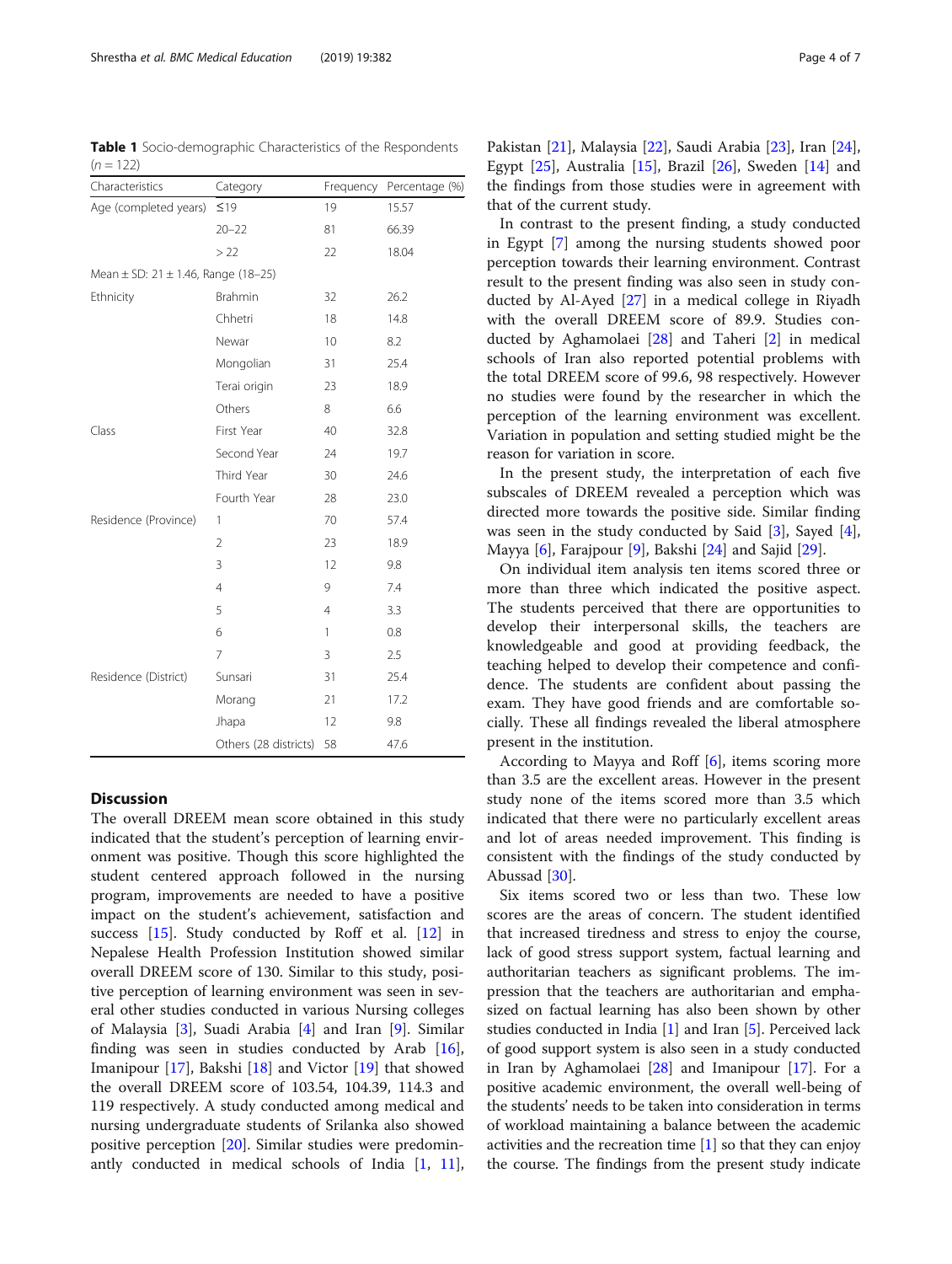<span id="page-4-0"></span>

| Table 2 Mean scores of individual items of Dundee Ready |  |
|---------------------------------------------------------|--|
| Educational Environment Measure (DREEM)                 |  |

|     | Laucational Litvitonnent Measure (DITLENT)                                    |      |      |
|-----|-------------------------------------------------------------------------------|------|------|
| SN  | Domain Items                                                                  | Mean | SD   |
|     | Students' Perception of Learning                                              |      |      |
| 1.  | I am encouraged to participate in class                                       | 3.01 | 0.77 |
| 2.  | The teaching is often stimulating                                             | 2.58 | 0.78 |
| 3.  | The teaching is student centered                                              | 2.60 | 0.86 |
| 4.  | The teaching helps to develop my competence                                   | 3.18 | 0.70 |
| 5.  | The teaching is well focused                                                  | 2.72 | 0.79 |
| 6.  | The teaching helps to develop my confidence                                   | 3.19 | 0.60 |
| 7.  | The teaching time is put to good use                                          | 2.79 | 0.79 |
| 8.  | The teaching over-emphasizes factual learning <sup>a</sup>                    | 1.49 | 0.80 |
| 9.  | I am clear about the learning objectives of the course                        | 2.90 | 0.73 |
| 10. | The teaching encourages me to be an active learner                            | 2.88 | 0.75 |
| 11. | Long term learning is emphasized over short term<br>learning                  | 2.70 | 0.84 |
| 12. | The teaching is too teacher-centered <sup>a</sup>                             | 2.19 | 1.03 |
|     | Students' Perception of Teachers                                              |      |      |
| 13. | The teachers are knowledgeable                                                | 3.21 | 0.62 |
| 14. | The teachers are patient with patients                                        | 2.84 | 0.72 |
| 15. | The teachers ridicule the students a                                          | 2.41 | 0.95 |
| 16. | The teachers are authoritarian a                                              | 1.37 | 0.95 |
| 17. | The teachers have good communication skills with<br>patients                  | 2.99 | 0.79 |
| 18. | The teachers are good at providing feedback to<br>students                    | 3.05 | 0.80 |
| 19. | The teachers provide constructive criticism here                              | 2.39 | 0.89 |
| 20. | The teachers give clear examples                                              | 2.71 | 0.81 |
| 21. | The teachers get angry in class a                                             | 2.30 | 1.02 |
| 22. | The teachers are well prepared for their classes                              | 2.75 | 0.85 |
| 23. | The students irritate the teachers <sup>a</sup>                               | 2.85 | 0.88 |
|     | Students' Academic Self-perception                                            |      |      |
| 24. | Learning strategies which worked for me before<br>continue to work for me now | 2.31 | 1.03 |
|     | 25. I am confident about my passing this year                                 | 3.11 | 0.73 |
| 26. | I feel I am being well prepared for my profession                             | 2.91 | 0.75 |
| 27. | Last year's work has been a good preparation for this<br>year's work          | 2.57 | 0.89 |
| 28. | I am able to memorize all I need                                              | 1.93 | 0.92 |
| 29. | I have learned a lot about empathy in my profession                           | 3.21 | 0.71 |
| 30. | My problem solving skills are being well developed<br>here                    | 2.84 | 0.71 |
| 31. | Much of what I have to learn seems relevant to a<br>career in healthcare      | 3.06 | 0.60 |
|     | Students' Perception of Atmosphere                                            |      |      |
| 32. | The atmosphere is relaxed during the ward teaching                            | 2.02 | 1.05 |
| 33. | This school is well timetabled                                                | 2.16 | 1.32 |
| 34. | Cheating is a problem in this school <sup>a</sup>                             | 2.70 | 1.37 |
|     | 35. The atmosphere is relaxed during lectures                                 | 2.80 | 0.74 |

| Table 2 Mean scores of individual items of Dundee Ready |  |
|---------------------------------------------------------|--|
| Educational Environment Measure (DREEM) (Continued)     |  |

| <b>SN</b> | Domain Items                                                        | Mean | SD.  |
|-----------|---------------------------------------------------------------------|------|------|
| 36.       | There are opportunities for me to develop<br>interpersonal skills   | 3.30 | 0.64 |
| 37.       | I feel comfortable in class socially                                | 3.02 | 0.60 |
| 38.       | The atmosphere is relaxed during seminars/tutorials                 | 2.92 | 0.75 |
| 39.       | I find the experience disappointing <sup>a</sup>                    | 2.40 | 1.04 |
| 40.       | I am able to concentrate well                                       | 2.48 | 0.86 |
| 41.       | The enjoyment outweighs the stress of the course                    | 2.50 | 0.95 |
| 42.       | The atmosphere motivates me as a learner                            | 2.70 | 0.79 |
| 43.       | I feel able to ask the questions I want                             | 2.78 | 0.91 |
|           | Students' Social Self-perception                                    |      |      |
|           | 44. There is a good support system for students who get<br>stressed | 1.69 | 1.17 |
| 45.       | I am too tired to enjoy the course <sup>a</sup>                     | 1.98 | 1.09 |
| 46.       | I am rarely bored on this course                                    | 1.90 | 1.07 |
| 47.       | I have good friends in this school                                  | 3.20 | 0.77 |
| 48.       | My social life is good                                              | 2.89 | 0.68 |
| 49.       | I seldom feel lonely                                                | 2.10 | 1.20 |
| 50.       | My accommodation is pleasant                                        | 2.67 | 0.85 |

a Reverse scoring

that the support system provided by the faculty and the institution should be improved in order to facilitate the learning of the students. As most of the students are not locals and need to stay away from their parents and guardians, the students should be made aware of the available support system such as emphasizing the role of the preceptors who are accessible in the institution to help the students. It also focuses on to improvise the student centered approach which is followed in the nursing program.

Significant difference was found between the perception of learning environment and the year of enrollment. This finding is in accordance to the findings given by

| Table 3 Scores of Overall Perception of Learning Environment |  |
|--------------------------------------------------------------|--|
| and its subscales $(n = 122)$                                |  |

| Characteristics                             | No. of<br>items | Obtainable<br>score | Mean  | SD           | Mean<br>Percent |
|---------------------------------------------|-----------------|---------------------|-------|--------------|-----------------|
| Students' Perception of<br>Learning         | 12              | $0 - 48$            | 32.22 | 4.49         | 67.12           |
| Students' Perception of<br>Teachers         | 11              | 0–44                | 28.89 | 4.39         | 65.64           |
| Students' Academic Self-<br>perception      | 8               | $0 - 32$            | 21.94 | 3.42         | 68.57           |
| Students' Perception of<br>Atmosphere       | 12              | $0 - 48$            | 31.78 | 4.94         | 66.20           |
| Students' Social Self-<br>perception        | 7               | $0 - 28$            | 16.43 | 2.96         | 58.66           |
| Total Perception of<br>Learning Environment | 50              | $0 - 200$           |       | 131.25 15.82 | 65.62           |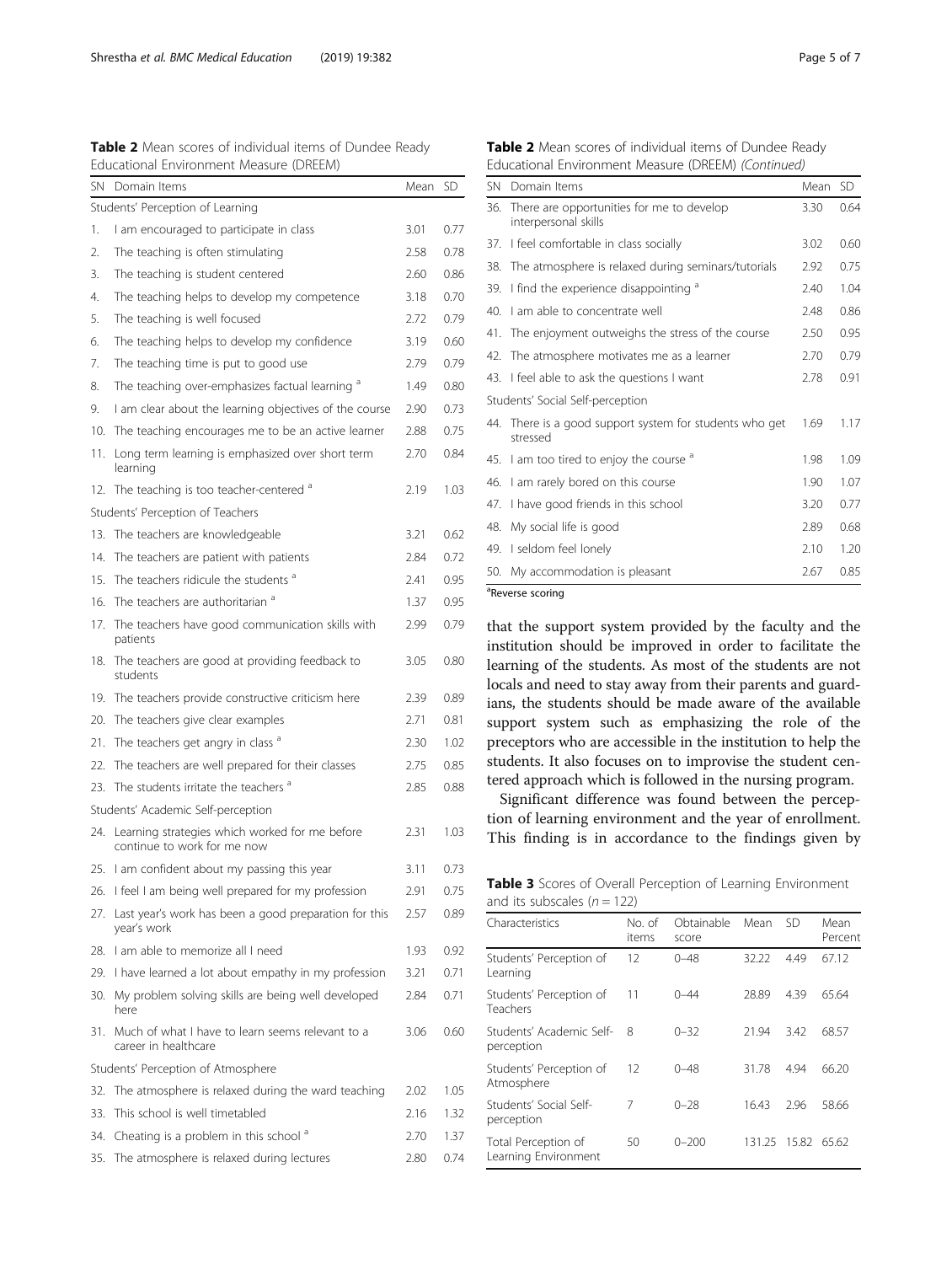<span id="page-5-0"></span>**Table 4** Association of Perception of learning environment and its subscales with year of enrollment ( $n = 122$ )

| Domains                                  | First Year       | Second Year        | Third Year         | Fourth Year        | $P-$ value $a$ |
|------------------------------------------|------------------|--------------------|--------------------|--------------------|----------------|
| Students' Perception of Learning         | $33.38 + 4.57$   | $32.42 + 4.56$     | $32.23 + 4.64$     | $30.39 + 3.72$     | 0.61           |
| Students' Perception of Teachers         | $30.58 + 4.99$   | $28.21 + 3.52$     | $28.70 + 4.30$     | $27.25 + 3.52$     | 0.01           |
| Students' Academic Self-perception       | $22.35 + 3.62$   | $21.33 + 3.27$     | $22.43 + 3.72$     | $21.36 + 2.89$     | 0.43           |
| Students' Perception of Atmosphere       | $32.98 + 5.55$   | $31.00 + 4.72$     | $31.83 + 4.67$     | $30.68 + 4.28$     | 0.22           |
| Students' Social Self-perception         | $17.18 \pm 3.15$ | $16.83 + 3.14$     | $15.93 + 2.75$     | $15.54 + 2.50$     | 0.09           |
| Total Perception of Learning Environment | $136.45 + 16.93$ | $129.79 \pm 15.89$ | $131.13 \pm 16.37$ | $125.21 \pm 11.19$ | 0.03           |

<sup>a</sup>One way ANOVA

Roff [[12\]](#page-6-0), Said [[3\]](#page-6-0), Brown [[15\]](#page-6-0), Bakshi [\[18](#page-6-0)] and Bakshi [[24\]](#page-6-0). However no any significant difference was found between the perception of learning environment and the other selected socio-demographic variables.

Out of total students, first year students had the highest mean score for the perception followed by third year students, second year students and the fourth year students respectively. This trend was fairly consistent among the different subscales where first year students scored more than the other years. This might be explained by the fact that first year students are not exposed to all the areas and are not too stressed by the study. The positive perception among the newcomers might have been fueled by the excitement of getting admissions in one of the reputed institution of the nation. A study conducted by Said [\[3](#page-6-0)] in Malaysia among the nursing students also revealed highest DREEM score among the first year students. Similar finding was seen in a study conducted by Bakshi [\[18](#page-6-0)] and Al-Ayed [[27](#page-6-0)] among the nursing students in Iran and Suadi Arabia. However a study conducted by Roff et al. [\[12](#page-6-0)] in Nepalese Health profession institutions showed improved perception in the year 2 and 3 over year 1 as reflected by the DREEM scores across the years. Study conducted by Bakshi [[24](#page-6-0)] in a medical college in Iran also revealed higher scores for the year second and fourth.

This study provides the valuable insight regarding the educational environment as perceived by the nursing students. The study is conducted in a single institution among limited participants. So it would be important to conduct the similar studies in other nursing institutions across the country for establishing the generalizability of the findings. Qualitative studies are recommended to have in-depth understanding of the findings, address the specific problems and highlight the strength of the particular learning environment.

# Conclusion

In conclusion students in this institution revealed a positive perception of the learning environment, which varied significantly according to the year of enrollment. However improvements are required across all the five domains for the high quality educational environment.

#### Abbreviations

ANOVA: One Way Analysis of Variance; BPKIHS: B. P. Koirala Institute of Health Science; DREEM: Dundee Ready Educational Environment Measure; IRC: Institutional Review Committee; SD: Standard Deviation; SPSS: Statistical Package for Social Sciences

#### Acknowledgements

I would like to thank Prof. Dr. Surya Raj Niraula for statistical advice and Ms. Ruby Ghimire for her support during pretesting. Similarly, I would like to extend sincere gratitude to Ms. Diksha Sapkota and Ms. Rita Pokharel for their support and encouragement during the study. I would also like to extend my humble thanks to all the participants without whom this project wouldn't have been completed.

#### Authors' contributions

ES developed the original idea of the study. ES and GM were involved in designing the protocol. RSM and KC provided the feedback to the protocol. ES, KC and NP collected the data. Preliminary analyses were done by ES which was then reviewed by RSM and GM. ES prepared the final draft of the manuscript. All the authors have reviewed and approved the final manuscript.

#### Funding

This is a non-funded research.

#### Availability of data and materials

The datasets generated and/or analysed during the current study are available from the corresponding author on reasonable request.

#### Ethics approval and consent to participate

Ethical approval was obtained from Institutional Review Committee (IRC), B.P. Koirala Institute of Health Sciences.

The IRC reference number is 391/073/074-IRC.

Written informed consent was obtained from the participant's prior to the study.

#### Consent for publication

Not Applicable

#### Competing interests

The authors declare that they have no competing interests.

#### Author details

<sup>1</sup>Department of Medical Surgical Nursing, B.P. Koirala Institute of Health Sciences, Dharan, Nepal. <sup>2</sup>Department of Maternal Health Nursing, B.P. Koirala Institute of Health Sciences, Dharan, Nepal. <sup>3</sup>Department of Psychiatric Nursing, B.P. Koirala Institute of Health Sciences, Dharan, Nepal.

# Received: 12 March 2019 Accepted: 3 October 2019 Published online: 21 October 2019

#### References

- 1. Tripathy S, Dudani S. Students' perception of the learning environment in a new medical college by means of the DREEM inventory. Int J Res Med Sci. 2013;1(4):385–91.
- 2. Taheri M. Students' perceptions of learning environment in Guilan University of Medical Sciences. JME. 2009;13(4):127–33.